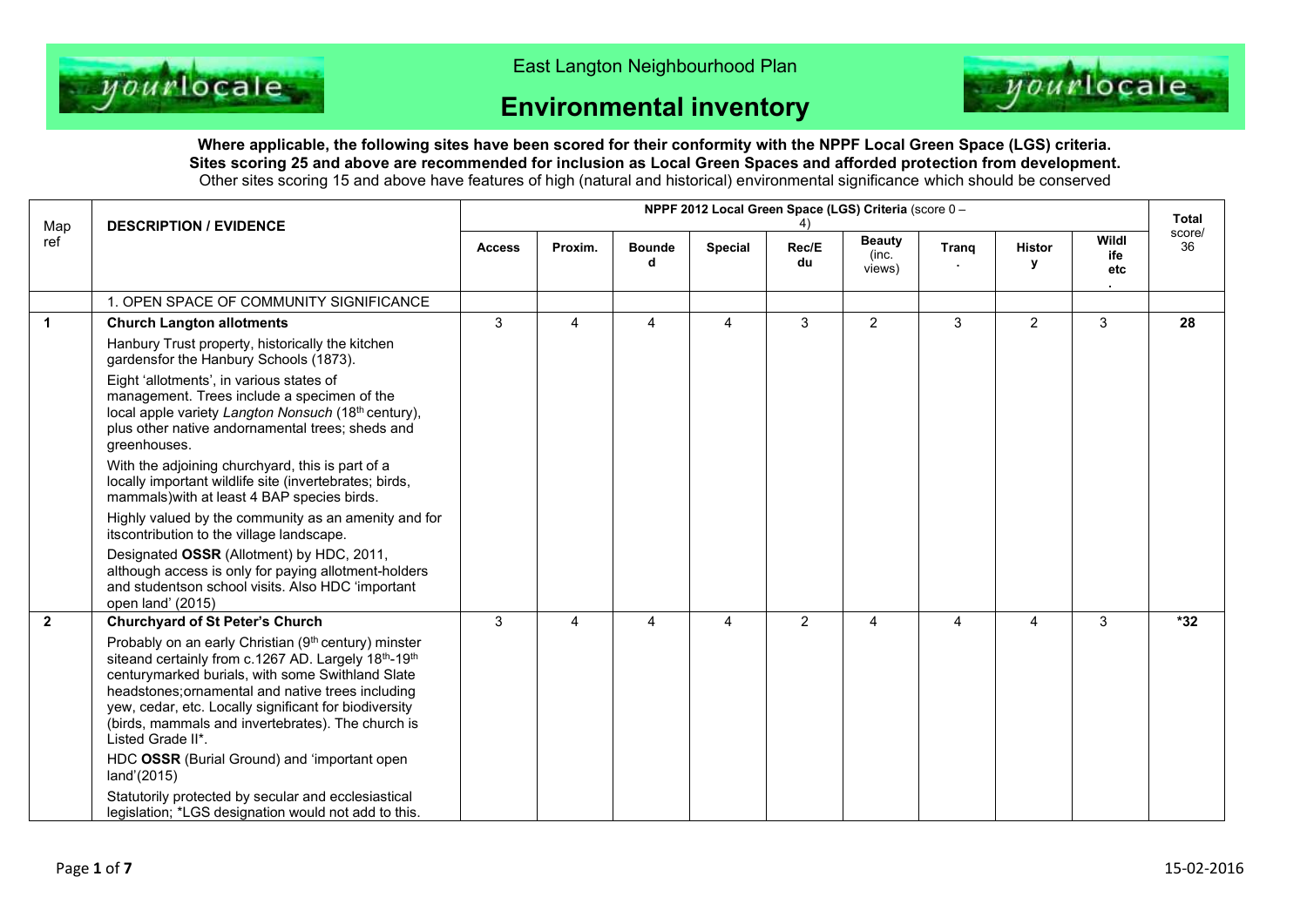| 3   | Vacant plot, Church Langton<br>Walled and fenced plot, possibly remnant glebe<br>land. Overgrown - trees and scrub - following<br>clearance c.2001 and subsequent abandonment.<br>HDC 'important open land' (2015)                                                                                                                                                                                                                                                                                                                                                                                                                                                                                                                                                                                                                                                                                                                                   | $\mathbf{0}$   | 2                                                     | Δ                  | $\Omega$       |             | 0                                |                |               | 2                   | 11           |  |  |
|-----|------------------------------------------------------------------------------------------------------------------------------------------------------------------------------------------------------------------------------------------------------------------------------------------------------------------------------------------------------------------------------------------------------------------------------------------------------------------------------------------------------------------------------------------------------------------------------------------------------------------------------------------------------------------------------------------------------------------------------------------------------------------------------------------------------------------------------------------------------------------------------------------------------------------------------------------------------|----------------|-------------------------------------------------------|--------------------|----------------|-------------|----------------------------------|----------------|---------------|---------------------|--------------|--|--|
| Map | <b>DESCRIPTION / EVIDENCE</b>                                                                                                                                                                                                                                                                                                                                                                                                                                                                                                                                                                                                                                                                                                                                                                                                                                                                                                                        |                | NPPF 2012 Local Green Space (LGS) Criteria (score 0 - |                    |                |             |                                  |                |               |                     |              |  |  |
| ref |                                                                                                                                                                                                                                                                                                                                                                                                                                                                                                                                                                                                                                                                                                                                                                                                                                                                                                                                                      | <b>Access</b>  | Proxim.                                               | <b>Bounde</b><br>d | <b>Special</b> | Rec/E<br>du | <b>Beauty</b><br>(inc.<br>views) | Trang          | <b>Histor</b> | Wildl<br>ife<br>etc | score/<br>36 |  |  |
| 4   | Large arable field providing valued view from St<br>Peter'schurch west door northwards to open country.                                                                                                                                                                                                                                                                                                                                                                                                                                                                                                                                                                                                                                                                                                                                                                                                                                              | $\mathbf{0}$   | 4                                                     | 3                  | 3              | $\Omega$    | 2                                | $\overline{2}$ | $\Omega$      |                     | 15           |  |  |
| 5   | Large (15ha), semi-improved grass field with<br>Enclosure (1792) hedged boundaries to east, south<br>and west (Stonton Road); short sections of 19th and<br>20 <sup>th</sup> century hedges in north and south. The odd<br>shape appears to indicate incomplete integration of<br>the rectilinear Enclosure field pattern with the houses<br>and crofts of the village and the boundaries of the<br>medieval open fields which it replaced. Well-<br>preserved ridge and furrow with 's'-shape ridges<br>(indicating preservation of complete furlongs here),<br>several adjacent 'lands' with ridges in different<br>orientations (on changes of slope within the medieval<br>open field), headlands and balks, and probablecourse<br>of an old track or sike.<br>This field's location at the edge of the built-up area,<br>on an east-facing hillside, provides highly valued<br>panoramicviews of Langton Caudle and surrounding<br>countryside. | $\overline{1}$ | 4                                                     | 4                  | 3              |             | 3                                | $\overline{2}$ | 3             | $\overline{1}$      | 22           |  |  |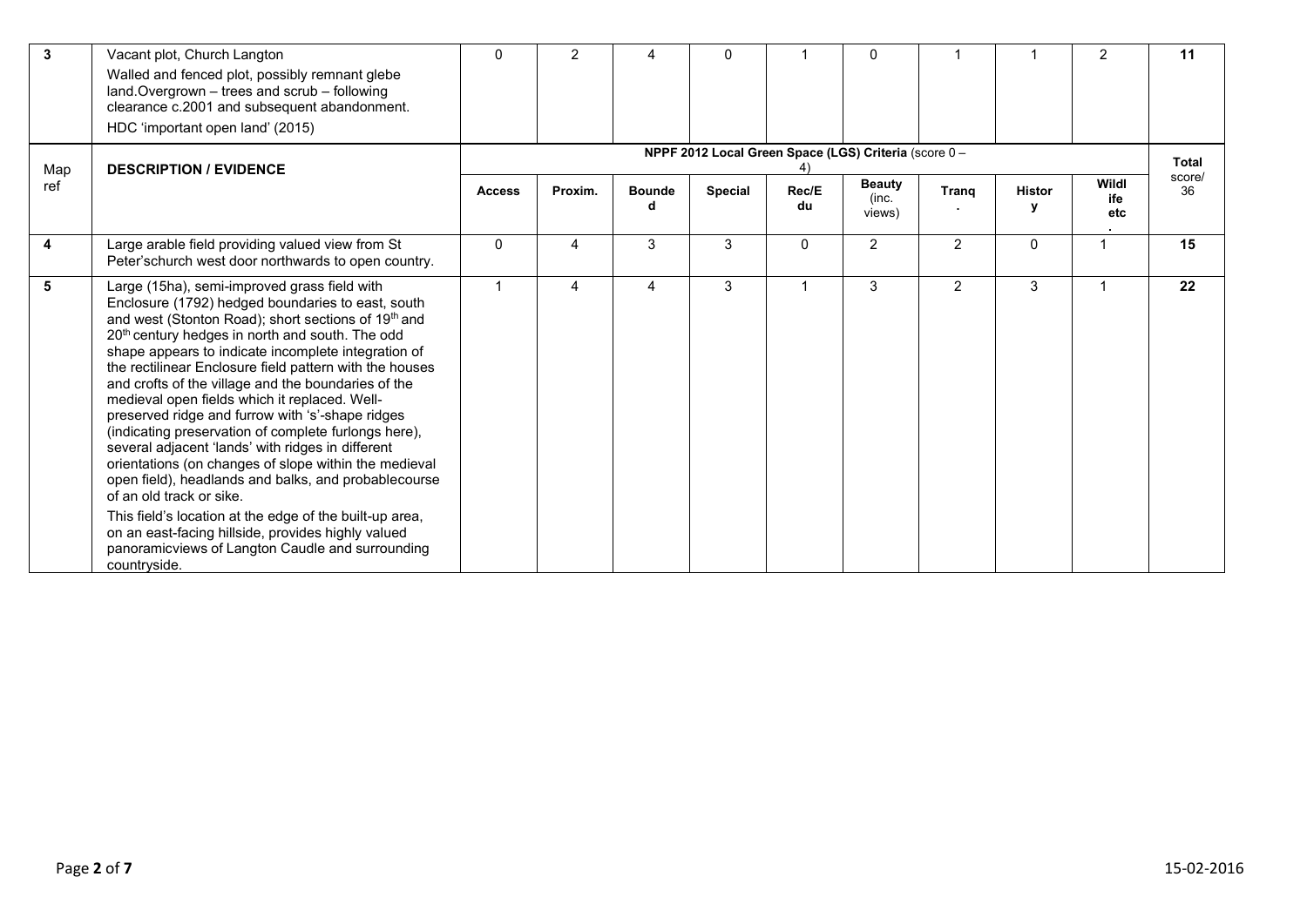| 6                | 'Thorpe path' Open Space                                                                                                                                                                                                                                                                                               | 3                                                           | 4              | 4                  | 4              | 4            | 3                                | $\overline{2}$ | 3                  | $\overline{2}$      | 29           |
|------------------|------------------------------------------------------------------------------------------------------------------------------------------------------------------------------------------------------------------------------------------------------------------------------------------------------------------------|-------------------------------------------------------------|----------------|--------------------|----------------|--------------|----------------------------------|----------------|--------------------|---------------------|--------------|
|                  | Narrow, improved grass field, probably remnant of<br>parts of two adjacent medieval crofts associated with<br>dwellingson sites later developed for the Hanbury<br>School.<br>Currently divided by a modern fence separating<br>footpathA79 from the north part (which adjoins the<br>field behind the modern school). |                                                             |                |                    |                |              |                                  |                |                    |                     | <b>LGS</b>   |
|                  | Species-rich hedge on (early medieval?) south<br>boundary.                                                                                                                                                                                                                                                             |                                                             |                |                    |                |              |                                  |                |                    |                     |              |
|                  | Footpath A79 is of at least 12 <sup>th</sup> century origin; it was<br>theold way from Thorpe Langton to the mother<br>church (St Peter's).                                                                                                                                                                            |                                                             |                |                    |                |              |                                  |                |                    |                     |              |
|                  | With its rural setting and bounding hedges, this site is<br>highly valued for its tranquillity and is very well used.<br>Thetwo fields provide the village's only substantial and<br>accessible 'public' open space.                                                                                                   |                                                             |                |                    |                |              |                                  |                |                    |                     |              |
|                  | Although mapped (HDC, 2011) as OSSR (Amenity<br>OpenSpace), the land is privately owned and only the<br>Right of Way has legal public access.                                                                                                                                                                          |                                                             |                |                    |                |              |                                  |                |                    |                     |              |
| $\overline{7}$   | Paddock/ornamental<br>garden<br>associated<br>with<br>Leadclune<br>Court<br>$(c.1792)$ .<br>Lawns<br>and<br>ornamental/native trees, old wall on boundary with<br>Church Causeway. The house islisted Grade II.                                                                                                        | $\mathbf{0}$                                                | 4              | 4                  | 3              | $\mathbf{0}$ | 3                                | $\overline{2}$ | $\overline{2}$     | $\overline{2}$      | 20           |
|                  | HDC 'important open land' (2015)                                                                                                                                                                                                                                                                                       |                                                             |                |                    |                |              |                                  |                |                    |                     |              |
| Map              | <b>DESCRIPTION / EVIDENCE</b>                                                                                                                                                                                                                                                                                          | NPPF 2012 Local Green Space (LGS) Criteria (score 0 -<br>4) |                |                    |                |              |                                  |                |                    |                     |              |
| ref              |                                                                                                                                                                                                                                                                                                                        | <b>Access</b>                                               | Proxim.        | <b>Bounde</b><br>d | <b>Special</b> | Rec/E<br>du  | <b>Beauty</b><br>(inc.<br>views) | Trang          | <b>Histor</b><br>у | Wildl<br>ife<br>etc | score/<br>36 |
| 8                | Semi-improved grassland, grazing land. Indistinct<br>earthworks (possible house platforms and cultivation<br>strips). Mature hedgerow with standard trees to E and<br>S;fairly recently-planted (50yrs?) ornamental trees<br>within the field give it a parkland appearance.                                           | 0                                                           | $\overline{4}$ | $\overline{4}$     | 3              | $\mathbf 0$  | 3                                | $\overline{2}$ | $\overline{2}$     | $\overline{2}$      | 20           |
| $\boldsymbol{9}$ | Large paddock surrounding new house. Poor<br>grassland, indistinct ridge and furrow (extends under<br>Enclosure hedge into site 11 to west) and scrub.                                                                                                                                                                 | $\mathbf{0}$                                                | $\mathbf{3}$   | $\overline{4}$     | $\overline{2}$ | $\mathbf 0$  | $\mathbf{1}$                     | $\mathbf{1}$   | $\Omega$           | $\mathbf{1}$        | 12           |
| 10               | Semi-improved grass field, Enclosure hedges to west,<br>east and south. Ridge and furrow of two 'lands' ('s'                                                                                                                                                                                                           | $\mathbf{0}$                                                | $\mathbf{3}$   | $\overline{4}$     | $\overline{2}$ | $\mathbf{0}$ | $\overline{2}$                   | $\mathbf{1}$   | $\overline{2}$     | $\mathbf{1}$        | 15           |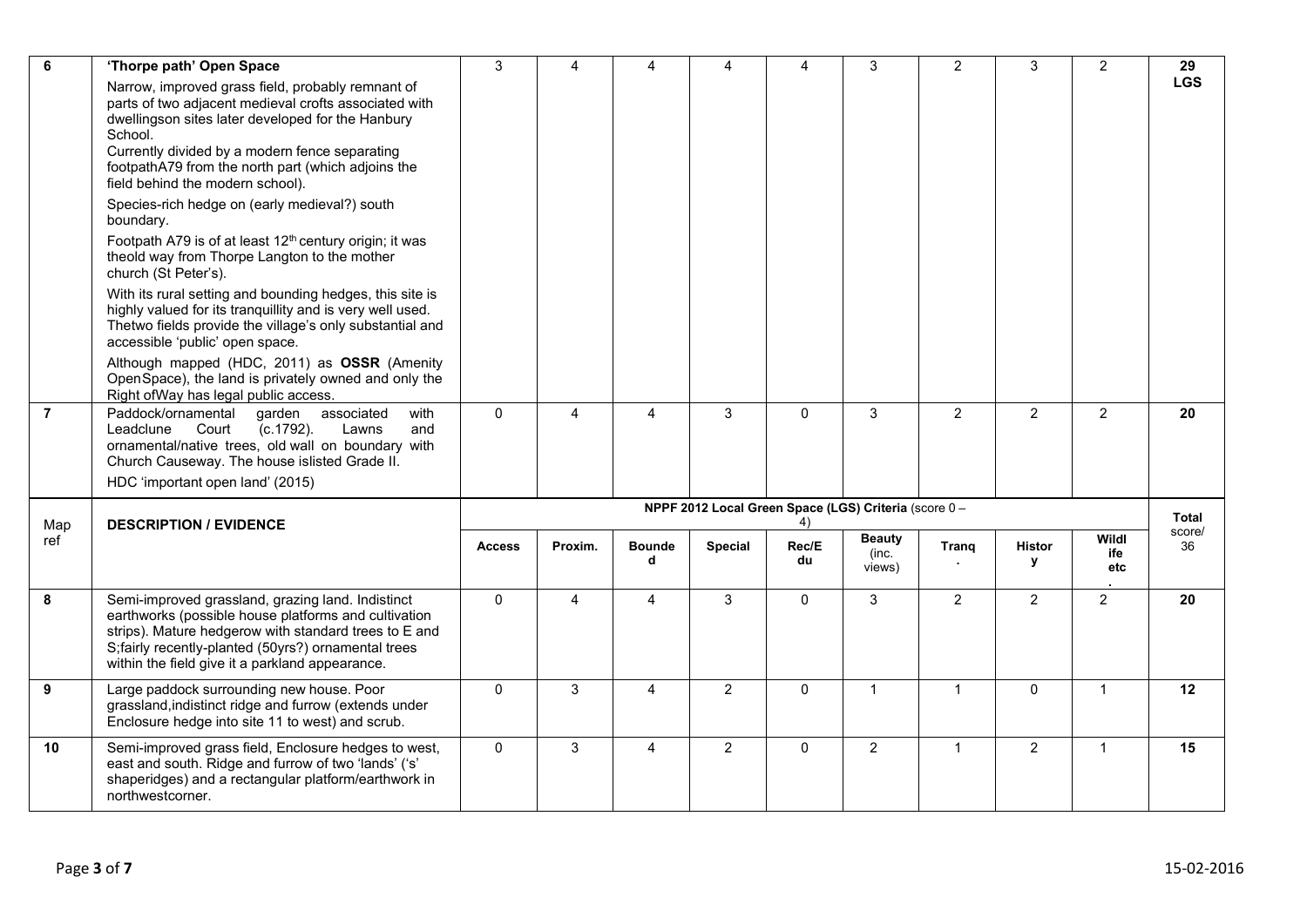| 11  | Small plot associated with Langton Arms<br>PH, presumably part of a medieval croft.                                                                                                                                                                                                                                                                                                             | $\Omega$       | 4       | 4                  | -1                                                    | $\mathbf{0}$ |                                  | $\overline{1}$ |                      |                     | 13               |
|-----|-------------------------------------------------------------------------------------------------------------------------------------------------------------------------------------------------------------------------------------------------------------------------------------------------------------------------------------------------------------------------------------------------|----------------|---------|--------------------|-------------------------------------------------------|--------------|----------------------------------|----------------|----------------------|---------------------|------------------|
| 12  | Church Langton village 'green'<br>Mown grass, mature oak tree and ornamental plantings<br>(cherry, horse chestnut, etc.); 20 <sup>th</sup> C war memorial;<br>entrance gate and walls (Listed Grade II) of the Old<br>Rectory.<br>Parish Council OSSR (Amenity Open Space) and<br>HDC'important open land' (2015)                                                                               | $\overline{4}$ | 4       | 3                  | 4                                                     | 3            | 3                                | $\overline{2}$ | 3                    | $\mathbf 1$         | 27<br><b>LGS</b> |
| 13  | Grounds of The Old Grange (1780s). Ornamental<br>gardens with lawns, driveways, stables, mature trees<br>andfeatures, including ironstone boundary walls<br>(Listed Grade II).<br>The house is Listed grade II*<br>HDC 'important open land'<br>(2015)                                                                                                                                          | $\Omega$       | 4       | 4                  | $\overline{2}$                                        | $\mathbf{0}$ | $\overline{2}$                   | $\overline{2}$ | $\overline{2}$       | $\overline{2}$      | 18               |
| 14  | Rough ground, grassland and scrub associated with<br>row of cottages. The scrub area provides habitat for<br>'garden'birds, including 3 BAP species.                                                                                                                                                                                                                                            | $\mathbf{1}$   | 4       | 3                  | 1                                                     | $\mathbf{0}$ | 1                                | $\overline{1}$ | $\blacktriangleleft$ | $\overline{2}$      | 14               |
| 15  | [not used]                                                                                                                                                                                                                                                                                                                                                                                      |                |         |                    |                                                       |              |                                  |                |                      |                     |                  |
| 16  | East Langton Cricket ground<br>Important community open space, although part of<br>East Langton Grange estate. Developed, using spoil<br>from local railway construction, over ridge and furrow<br>land in about 1883 by J W Logan, the owner of the<br>Grange, it was in use until 1907, reverted to grazing<br>land until 1935, since when it has been a well-known<br>Leicestershire ground. | 3              | 4       | 4                  | 4                                                     | 3            | 3                                | 3              | $\overline{2}$       | $\mathbf{3}$        | 29<br><b>LGS</b> |
| Map | <b>DESCRIPTION / EVIDENCE</b>                                                                                                                                                                                                                                                                                                                                                                   |                |         |                    | NPPF 2012 Local Green Space (LGS) Criteria (score 0 - |              |                                  |                |                      |                     | <b>Total</b>     |
| ref |                                                                                                                                                                                                                                                                                                                                                                                                 | <b>Access</b>  | Proxim. | <b>Bounde</b><br>d | <b>Special</b>                                        | Rec/E<br>du  | <b>Beauty</b><br>(inc.<br>views) | Trang          | <b>Histor</b><br>۷   | Wildl<br>ife<br>etc | score/<br>36     |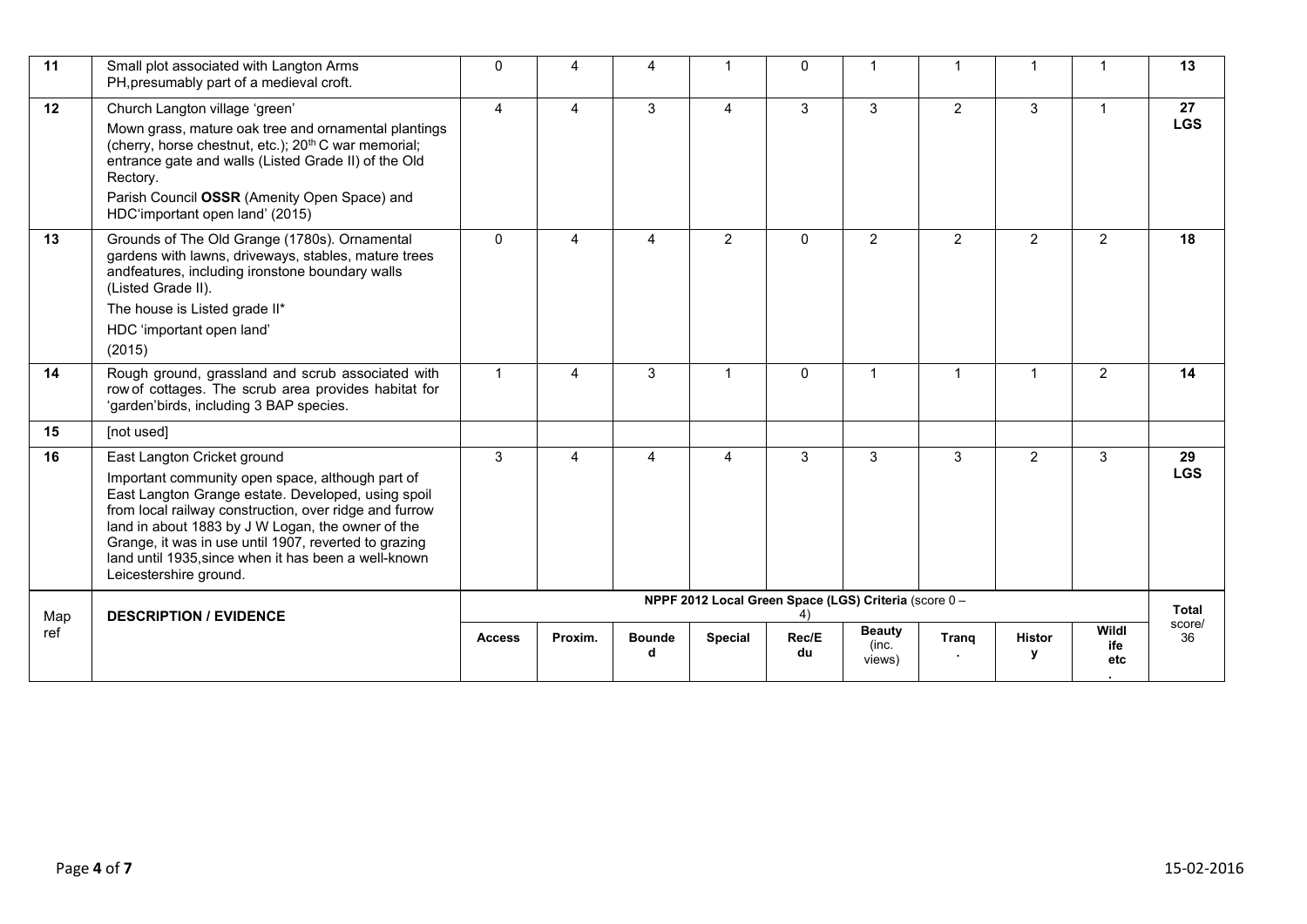|    | Also used for community events, the field with<br>its boundary hedges and mature trees<br>enhances EastLangton's traditional village<br>ambience.<br>Adjoining strip to west historically provided access<br>from East Langton Grange to Church, now effectively<br>out of use. Rough grass with overgrown (?18th<br>century) hedgerow to west. Some amenity use (horse<br>riding?), private, but integral part of the setting of the<br>cricket ground itself.<br>Locally important for wildlife, including 3 BAP species<br>birds and 1 mammal.                                                                                                                                    |              |                |                |                                                       |                |                |              |                |                |                  |
|----|--------------------------------------------------------------------------------------------------------------------------------------------------------------------------------------------------------------------------------------------------------------------------------------------------------------------------------------------------------------------------------------------------------------------------------------------------------------------------------------------------------------------------------------------------------------------------------------------------------------------------------------------------------------------------------------|--------------|----------------|----------------|-------------------------------------------------------|----------------|----------------|--------------|----------------|----------------|------------------|
| 17 | Small 'infill' plot, currently undeveloped.                                                                                                                                                                                                                                                                                                                                                                                                                                                                                                                                                                                                                                          | $\mathbf 0$  | $\overline{4}$ | 4              | $\pmb{0}$                                             | $\mathbf 0$    | $\mathbf 0$    | $\mathbf{1}$ | $\mathbf{0}$   | $\mathbf{1}$   | 9                |
| 18 | Vacant plot, overgrown 'garden' on sloping site.                                                                                                                                                                                                                                                                                                                                                                                                                                                                                                                                                                                                                                     | $\mathbf 0$  | $\overline{4}$ | $\overline{4}$ | $\pmb{0}$                                             | $\mathbf 0$    | $\mathbf 0$    | $\mathbf{1}$ | $\mathbf{0}$   | $\mathbf{1}$   | 10               |
| 19 | Coronation Gardens. Ornamental garden, shrubs<br>andtrees, seats etc.<br>HDC OSSR (Amenity Open Space), privately owned<br>butwith public access.                                                                                                                                                                                                                                                                                                                                                                                                                                                                                                                                    | $\mathbf{3}$ | $\overline{4}$ | $\overline{A}$ | 4                                                     | $\overline{4}$ | 3              | 3            | $\overline{2}$ | $\mathbf{1}$   | 28<br><b>LGS</b> |
| 20 | Cooper's Piece, East Langton<br>Walled and fenced plot, currently undeveloped, rather<br>overgrown. Within a suspected historic enclosed<br>settlement (site 20).                                                                                                                                                                                                                                                                                                                                                                                                                                                                                                                    | $\mathbf{0}$ | 3              | $\overline{4}$ | $\mathbf{1}$                                          | $\mathbf{0}$   | $\mathbf{0}$   | $\mathbf{1}$ | $\overline{1}$ | $\mathbf{1}$   | 11               |
| 21 | Group of small plots and paddocks within a raised<br>and partly embanked, rounded-rectangular site<br>suspected locally of being part of a medieval or older<br>(late Saxon?) defensive settlement site. Faint<br>earthworks (house platforms, etc.?).<br>Now sub-divided by fences and mature hedges and<br>presumably in multiple ownership. A mosaic of<br>orchards, rough and good grazing, gardens, etc. with<br>trees and bushes.<br>Local significance for wildlife, including 7 BAP birds<br>species and 1 mammal.<br>Although in the historic settlement core (Historic<br>England MLE 9327) and within the existing Limits to<br>Development (HDC 2015) it remains largely | $\mathbf{1}$ | 3              | 3              | $\overline{2}$                                        | $\overline{2}$ | $\overline{2}$ | 3            | 3              | 3              | 22               |
| 22 | undeveloped.<br>'Valley field'                                                                                                                                                                                                                                                                                                                                                                                                                                                                                                                                                                                                                                                       | 3            | $\overline{4}$ | $\overline{4}$ | $\overline{2}$                                        | $\overline{2}$ | 2              | 3            | $\overline{2}$ | $\overline{2}$ | 24               |
|    | Small grazing field in steep-sided valley of small<br>brook; species-rich hedged boundaries.<br>This field and four to its south have recently (early                                                                                                                                                                                                                                                                                                                                                                                                                                                                                                                                |              |                |                |                                                       |                |                |              |                |                |                  |
|    |                                                                                                                                                                                                                                                                                                                                                                                                                                                                                                                                                                                                                                                                                      |              |                |                | NPPF 2012 Local Green Space (LGS) Criteria (score 0 - | 4)             |                |              |                |                | <b>Total</b>     |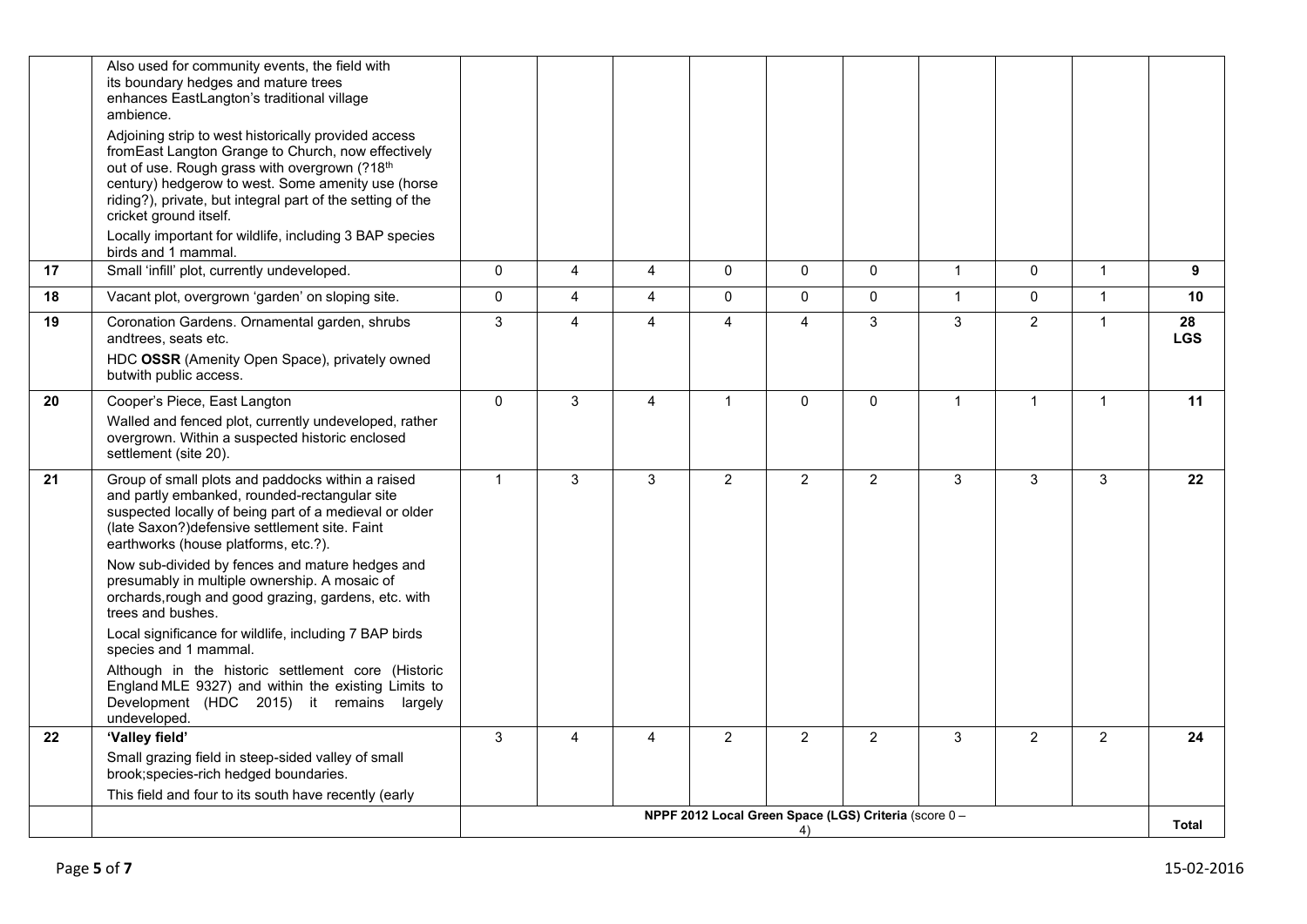| Map<br>ref      | <b>DESCRIPTION / EVIDENCE</b>                                                                                                                                                                                                    | <b>Access</b> | Proxim.        | <b>Bounde</b><br>d | Special        | Rec/E<br>du    | <b>Beauty</b><br>(inc.<br>views) | Trang          | <b>Histor</b><br><b>y</b> | Wildl<br>ife<br>etc | score/<br>36 |
|-----------------|----------------------------------------------------------------------------------------------------------------------------------------------------------------------------------------------------------------------------------|---------------|----------------|--------------------|----------------|----------------|----------------------------------|----------------|---------------------------|---------------------|--------------|
|                 | 2000s) been a single parcel, but they were (e.g. in<br>1886) previously a group of individual plots (the zig-zag<br>easternhedge boundary shows their layout),<br>presumably associated with medieval dwellings on<br>Back Lane. |               |                |                    |                |                |                                  |                |                           |                     |              |
|                 | Locally significant for wildlife and landscape.<br>Access from footpath A75, which follows the pre-<br>1792track between East Langton and Thorpe<br>Langton.                                                                     |               |                |                    |                |                |                                  |                |                           |                     |              |
| 23              | Paddock with mature hedgerows with trees to E and S<br>boundaries. Part of the group of which site 22 is the<br>best-preserved.                                                                                                  | $\mathbf 0$   | $\overline{4}$ | $\overline{4}$     | $\overline{2}$ | $\mathbf 0$    | $\overline{2}$                   | $\overline{2}$ | $\overline{2}$            | $\mathbf{1}$        | 17           |
| 24              | Originally 19 <sup>th</sup> century kitchen garden for East<br>Langton Grange, now sub-divided as gardens of<br>20 <sup>th</sup> -century houses.                                                                                | $\mathbf{1}$  | $\overline{4}$ | 4                  | $\overline{2}$ | $\overline{2}$ | $\overline{2}$                   | $\overline{2}$ | $\overline{2}$            | $\mathbf{1}$        | 20           |
| 25              | Small sloping vacant site between properties,<br>currentlyundeveloped.                                                                                                                                                           | $\mathbf 0$   | $\overline{4}$ | $\overline{4}$     | $\mathbf{1}$   | $\mathbf 0$    | $\mathbf 0$                      | $\pmb{0}$      | $\mathbf 0$               | $\mathbf{1}$        | 10           |
|                 | 2. HABITAT SITES AND AREAS                                                                                                                                                                                                       |               |                |                    |                |                |                                  |                |                           |                     |              |
| DW <sub>1</sub> | Part of East Langton Grange grounds. Group of<br>ornamental spinneys, native and introduced species,<br>ofdeciduous trees and shrubs.<br>Natural England Priority Habitat: deciduous woodland.                                   | $\mathbf 0$   | 3              | $\mathbf{3}$       | $\mathbf{1}$   | $\mathbf 0$    | $\overline{2}$                   | $\overline{2}$ | $\mathbf{1}$              | $\overline{2}$      | 14           |
| DW <sub>2</sub> | Part of East Langton Grange grounds. Avenue,<br>trees, lawns, shrubberies and hedges; deciduous<br>species (native and introduced), with an orchard<br>area in the middle.                                                       | $\Omega$      | 3              | 3                  | $\overline{1}$ | $\Omega$       | $\overline{2}$                   | $\overline{2}$ | $\mathbf{1}$              | 3                   | 15           |
|                 | Natural England Priority Habitats: traditional orchard<br>and(outer planting) deciduous woodland.<br>BAP species records for birds (4 spp).                                                                                      |               |                |                    |                |                |                                  |                |                           |                     |              |
| DW <sub>3</sub> | Deciduous plantation.<br>Natural England Priority Habitat: deciduous woodland.                                                                                                                                                   | $\mathbf 0$   | $\mathbf{1}$   | 3                  | $\mathbf{1}$   | $\mathbf 0$    | $\mathbf{1}$                     | $\overline{2}$ | $\mathbf{0}$              | $\overline{2}$      | 10           |
| DW4             | Deciduous plantation, native species (ash, oak, etc.)<br>withcentral open area.<br>Natural England Priority Habitat: deciduous woodland.                                                                                         | $\mathbf{0}$  | $\mathbf 0$    | 3                  | $\mathbf{1}$   | $\mathbf{0}$   | $\mathbf{1}$                     | $\overline{2}$ | $\mathbf{0}$              | $\overline{2}$      | 10           |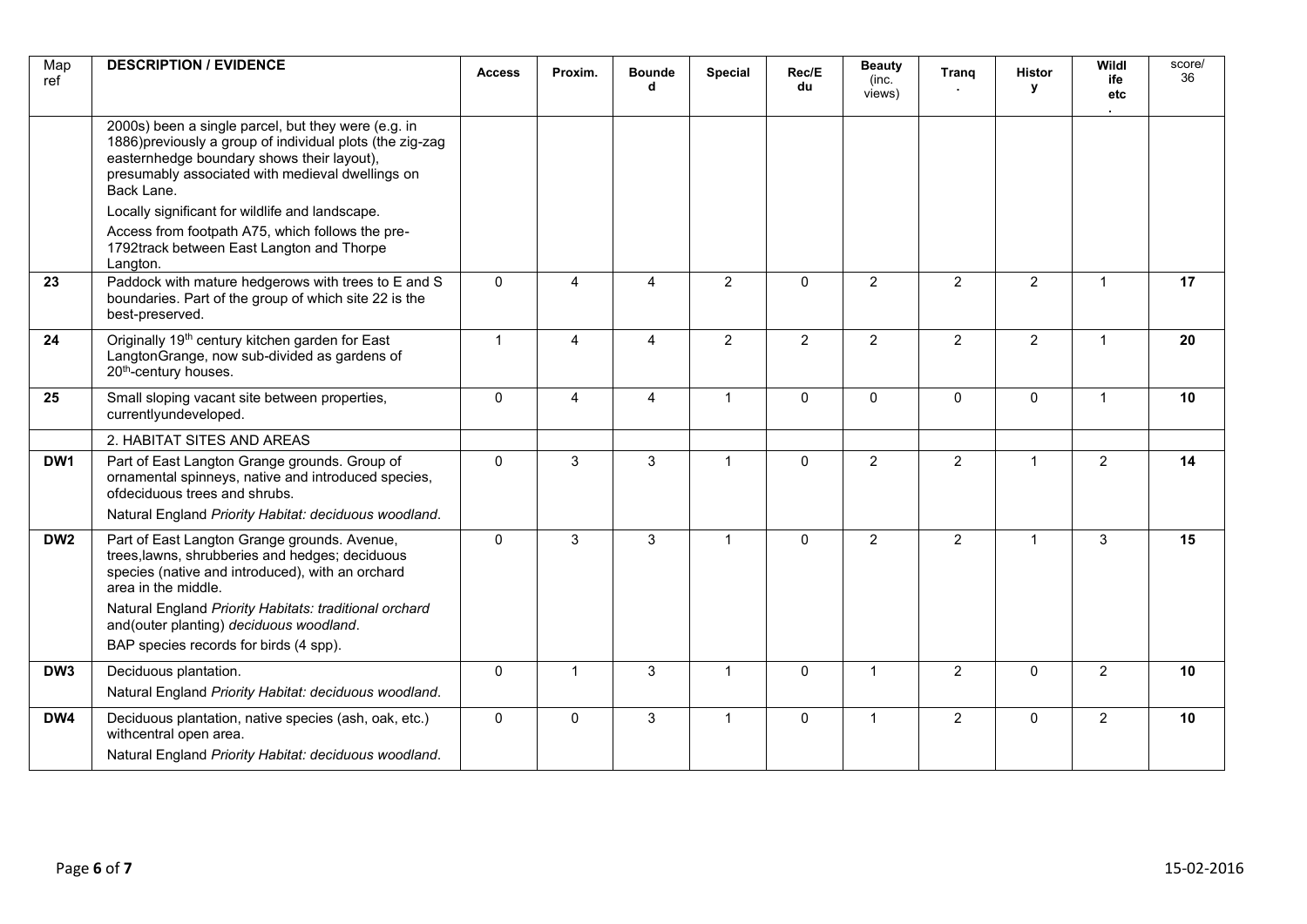| RC1                     | Stonton Brook riverine corridor. Meandering lowland<br>stream with largely natural profile, narrow floodplain<br>(medieval water meadows), native streamside trees<br>and significant areas of semi-natural banks,<br>permanent grassmargins, scrub, etc., all providing<br>valuable habitats.<br>Important for plants, invertebrates, birds and mammals.                                                                                                                                                                                                                                                                                                                                                                                                                                                                     |                |                |                    |                                                       |                |                                  |              |                |                     | n/a          |
|-------------------------|-------------------------------------------------------------------------------------------------------------------------------------------------------------------------------------------------------------------------------------------------------------------------------------------------------------------------------------------------------------------------------------------------------------------------------------------------------------------------------------------------------------------------------------------------------------------------------------------------------------------------------------------------------------------------------------------------------------------------------------------------------------------------------------------------------------------------------|----------------|----------------|--------------------|-------------------------------------------------------|----------------|----------------------------------|--------------|----------------|---------------------|--------------|
| Map                     | <b>DESCRIPTION / EVIDENCE</b>                                                                                                                                                                                                                                                                                                                                                                                                                                                                                                                                                                                                                                                                                                                                                                                                 |                |                |                    | NPPF 2012 Local Green Space (LGS) Criteria (score 0 - | 4)             |                                  |              |                |                     | Total        |
| ref                     |                                                                                                                                                                                                                                                                                                                                                                                                                                                                                                                                                                                                                                                                                                                                                                                                                               | <b>Access</b>  | Proxim.        | <b>Bounde</b><br>d | <b>Special</b>                                        | Rec/E<br>du    | <b>Beauty</b><br>(inc.<br>views) | Trang        | Histor<br>У    | Wildl<br>ife<br>etc | score/<br>36 |
|                         | BAP species records include birds (9 spp), reptiles<br>$(1)$ and mammals $(3)$ .                                                                                                                                                                                                                                                                                                                                                                                                                                                                                                                                                                                                                                                                                                                                              |                |                |                    |                                                       |                |                                  |              |                |                     |              |
|                         | District-level geomorphological and<br>biodiversitysignificance; highly valued<br>landscape.                                                                                                                                                                                                                                                                                                                                                                                                                                                                                                                                                                                                                                                                                                                                  |                |                |                    |                                                       |                |                                  |              |                |                     |              |
| RC <sub>2</sub>         | Langton Brook riverine corridor. Modified (part)<br>and semi-natural lowland stream with areas of<br>streamside<br>vegetation. Local level (or better) biodiversity<br>significancefor plants, invertebrates, birds, mammals.                                                                                                                                                                                                                                                                                                                                                                                                                                                                                                                                                                                                 |                |                |                    |                                                       |                |                                  |              |                |                     | m/a          |
|                         | 3. SITES WITH EXTANT HISTORICAL FEATURES                                                                                                                                                                                                                                                                                                                                                                                                                                                                                                                                                                                                                                                                                                                                                                                      |                |                |                    |                                                       |                |                                  |              |                |                     |              |
| M<br>L<br>Е<br>14<br>63 | St. Anne's Well<br>A natural chalybeate (iron-rich) spring where Ice Age<br>sand and gravel meets the underlying, impermeable<br>Jurassic clay. The water now emerges into a brick<br>'well'(dating from mid-18 <sup>th</sup> century, when the feature<br>was protected under the terms of the Enclosure<br>Award for East Langton) and collects in a pool.<br>Although the English Heritage citation dates the use<br>of the well from the early medieval period, recent<br>research(in Wood, 2010) proposes its origin as Anu's<br>well, a Celtic (pre-Roman) holy site, in continuous<br>use and veneration by people from surrounding<br>districts until modern times. Also used in 18th century<br>as a drinking water supply 'in dry weather' (Nichols<br>1798).<br>Site of high historical and cultural significance. | $\overline{2}$ | $\overline{2}$ | 4                  | $\overline{2}$                                        | $\overline{2}$ | $\mathbf{3}$                     | $\mathbf{3}$ | $\overline{4}$ | $\overline{2}$      | 24           |
| M                       | Medieval and post-medieval historic settlement core of                                                                                                                                                                                                                                                                                                                                                                                                                                                                                                                                                                                                                                                                                                                                                                        |                |                |                    |                                                       |                |                                  |              |                |                     | n/a          |
| L<br>Е<br>93<br>28      | Church Langton village.                                                                                                                                                                                                                                                                                                                                                                                                                                                                                                                                                                                                                                                                                                                                                                                                       |                |                |                    |                                                       |                |                                  |              |                |                     |              |